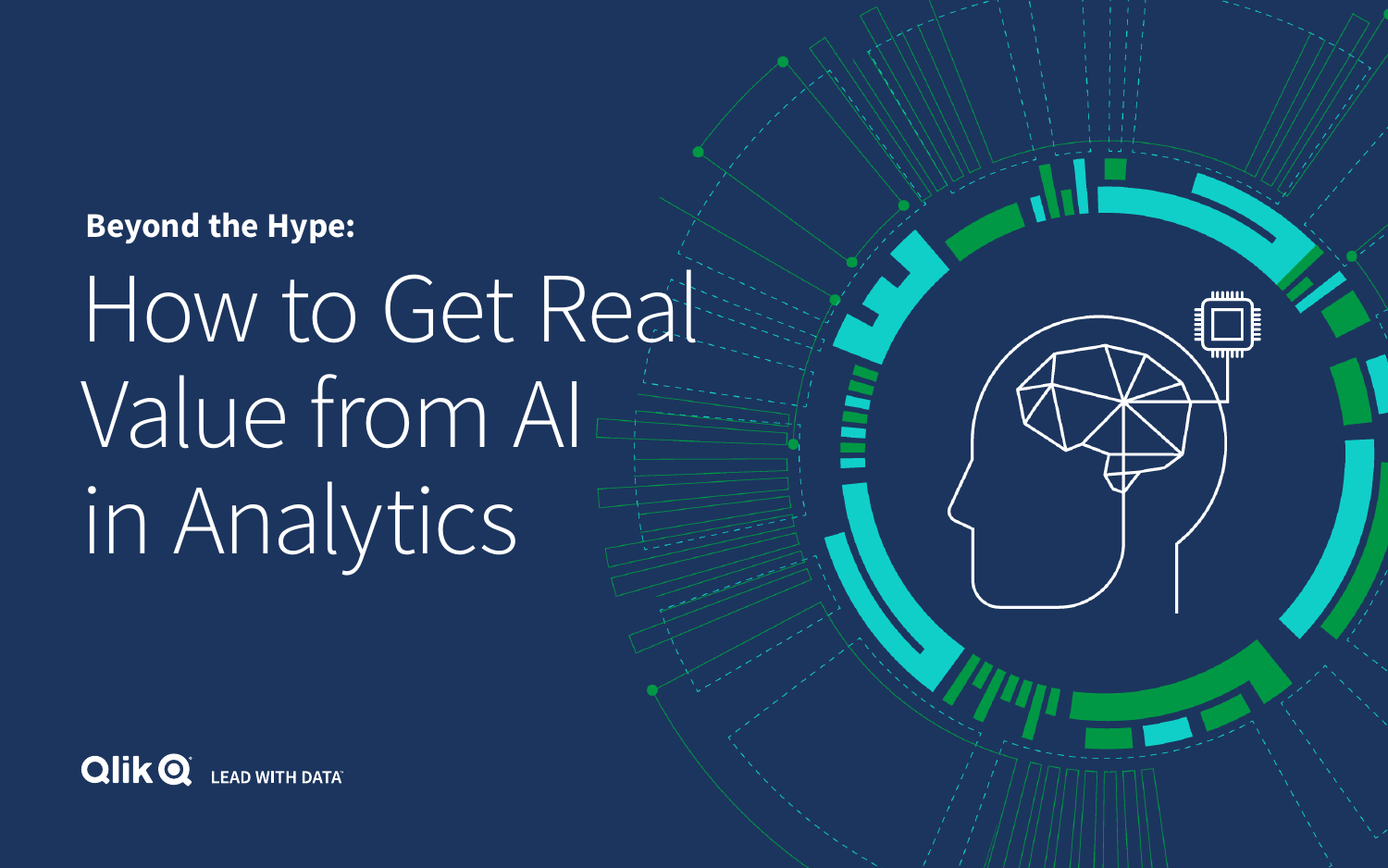# **WHERE WE ARE – AND HOW WE GOT HERE**

- [The dawn of 3rd-generation business intelligence](#page-2-0)
- [What's driving 3rd-generation business intelligence?](#page-3-0)
- [Where AI hype outpaces reality](#page-4-0)

# **GETTING REAL AND GETTING VALUE**

- [The beauty of Augmented Intelligence](#page-5-0)
- [Augmenting the user across the analytics cycle](#page-7-0)
- [Key considerations for AI in analytics](#page-8-0)
- [Caution: Relational databases are limited](#page-9-0)

# **QLIK'S UNIQUE APPROACH**

- [Augmented Intelligence with Qlik](#page-11-0)
- [Where to go next with Augmented Intelligence](#page-13-0)

# **APPENDIX: THE COMPLETE CHECKLIST**

[What to consider when you're evaluating AI in analytics](#page-14-0)

![](_page_1_Figure_0.jpeg)

# **TABLE OF CONTENTS**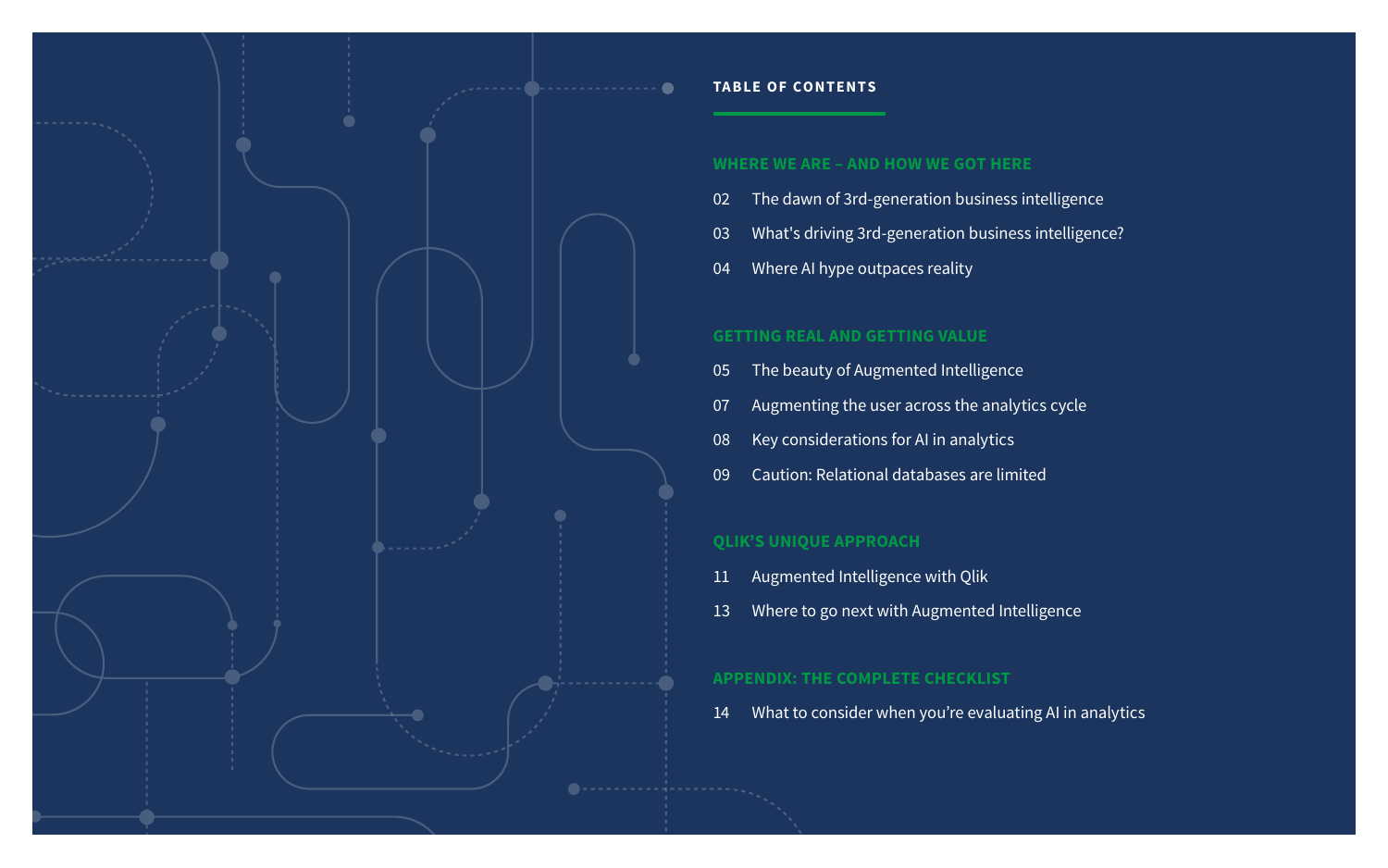In the early days, a skilled team within IT managed a complex set of technologies that delivered pre-defined reports and ad-hoc responses to business requests for data. A user would formulate a question, submit it to a data analyst, and wait (sometimes for weeks) for a response, usually in the form of a new report.

With the advent of user-driven analytics, business users were given the power to prepare data, load it, and interact with it in intuitive, visual ways. We're still living in this era today. And while the benefits are clear, many lightweight visualization tools present challenges around governance and scalability, and their complexity limits adoption to power users.

Since its inception in the 1990's, business intelligence has evolved - significantly. What began as a highly technical process restricted to a few specialists in IT has become a much more accessible and intuitive endeavor, extending the power of discovery to users in every area of the business. But the promise of fully democratized data analytics remains to be fulfilled.

> 2<sup>ND</sup>-GENERATION ANALYTICS: **DECENTRALIZED**

1<sup>ST</sup>-GENERATION ANALYTICS: **CENTRALIZED**

# 3RD-GENERATION ANALYTICS: **DEMOCRATIZED**

Now we're on the cusp of the third generation of analytics. It's still the early days, but we're already seeing a shift toward creating a fully democratized framework where users of all skill levels can work with data to generate insight, collaborate, and take action to drive organizational transformation.

# <span id="page-2-0"></span>The dawn of 3rd-generation business intelligence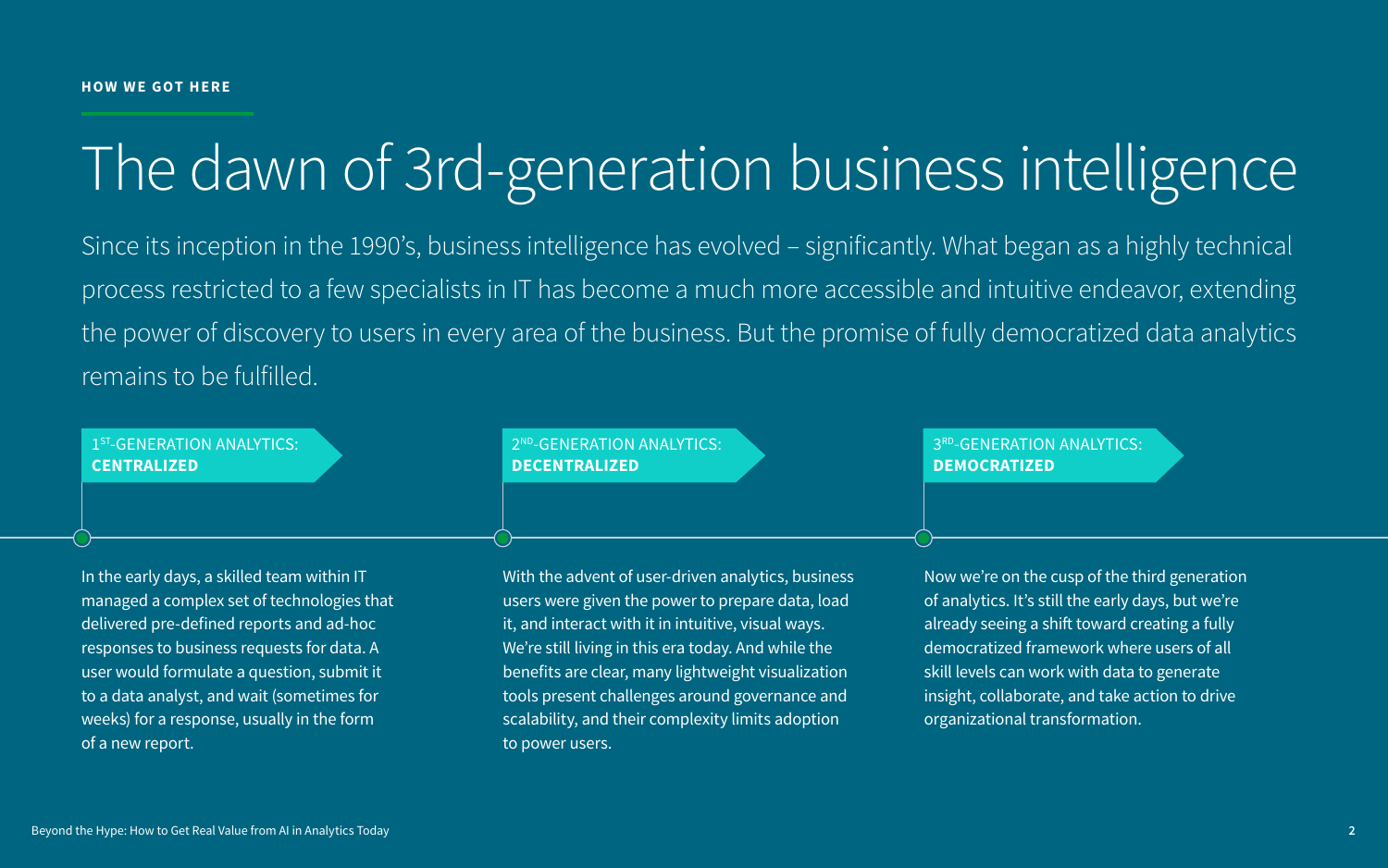# <span id="page-3-0"></span>What's driving 3rd-generation business intelligence?

The emergence of 3rd-generation business intelligence would not be possible without a series of technical developments that have changed the data and analytics landscape:

![](_page_3_Picture_3.jpeg)

# **DATA**

In recent years, we've seen a massive transformation in the volume, variety, and velocity of data available, both on-premises and increasingly in cloud environments. This requires organizations to have a comprehensive data integration and management strategy.

# **MOBILE, IOT, AND EMBEDDED ANALYTICS**

The explosion of mobile and IoT devices has led to a tremendous uptick in the amount of data being generated at the edge of the enterprise. Naturally, organizations want to analyze that data – including at the edge. As a result, embedded analytics are becoming increasingly important.

![](_page_3_Picture_9.jpeg)

# **INFRASTRUCTURE + CLOUD**

Data is now spread across on-premise and multiple cloud sites, where organizations need to access it, manage it, and analyze it. At the same time, cloud infrastructure has greatly accelerated our ability to scale, and technologies like Kubernetes and Docker are providing the compute power needed to manage and analyze vast quantities of data.

![](_page_3_Picture_12.jpeg)

# **ARTIFICIAL INTELLIGENCE**

And finally, one of the most important capabilities unlocking the third generation of analytics is the development of Artificial Intelligence. In the context of analytics, AI leverages machine intelligence and learning to provide insights, automation, and new ways to interact with data, helping drive data literacy across the organization.

# **CAUTION: BIG CLOUD**

While the cloud has generally been a positive development for innovation – especially in computer power, which is critical for AI – many of today's cloud vendors have a vested interest in capturing as much of their customers' data as possible.

![](_page_3_Picture_16.jpeg)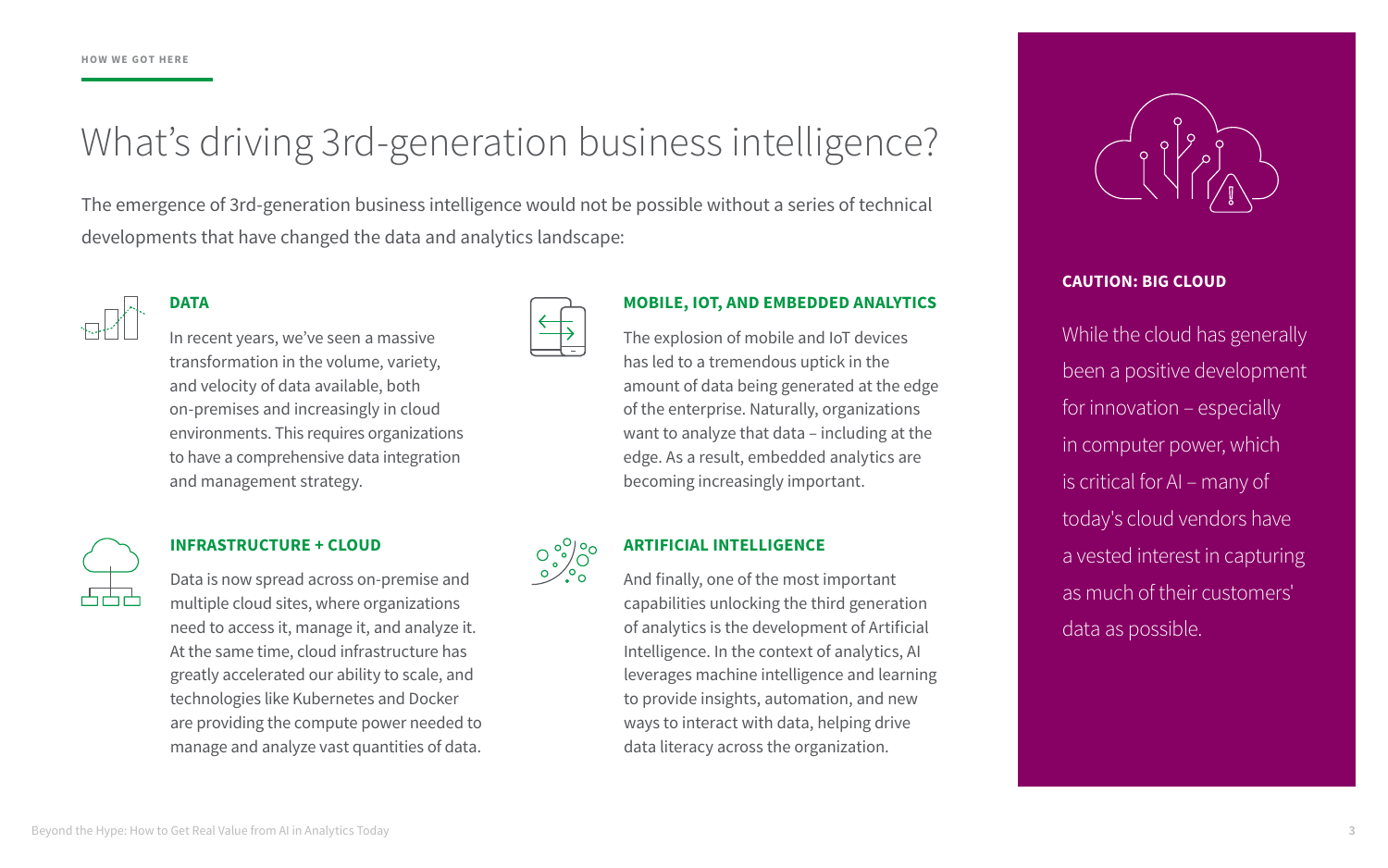Increasingly, Artificial Intelligence is showing up in the products we use and the activities we engage in, from our workplace apps to our consumer experiences. In the coming years, AI will only become more prevalent. IDC predicts that worldwide spending on AI will reach \$77.6 billion in 2022, more than double the \$35.8 billion forecast for 2019.<sup>1</sup>

# Where AI hype outpaces reality

Hopes are high. Promises are extravagant. And the potential, of course, is huge. But the reality on the ground today is considerably less grand. As a result, disappointment is common.

It doesn't have to be – at least, not in the realm of business intelligence. In the last couple of years, remarkable advances have been made, and they're available right now in existing solutions. You just have to understand a few basic principles and make some informed choices.

**"ARTIFICIAL INTELLIGENCE: SEPARATING THE HYPE FROM REALITY,"** *FORTUNE***, 1/22/19**

# **Venture capitalists are beyond eager to fund AI. They staked 1028 AI-related startups [in 2018], up from 291 in 2013, says researcher PitchBook.**

of "AI" startups have no AI. **40%**

<span id="page-4-0"></span>![](_page_4_Picture_0.jpeg)

# **HYPE VERSUS REALITY**

**MMC VENTURES, "THE STATE OF AI 2019: DIVERGENCE"** 

1 IDC, Worldwide Semiannual Cognitive Artificial Intelligence Systems Spending Guide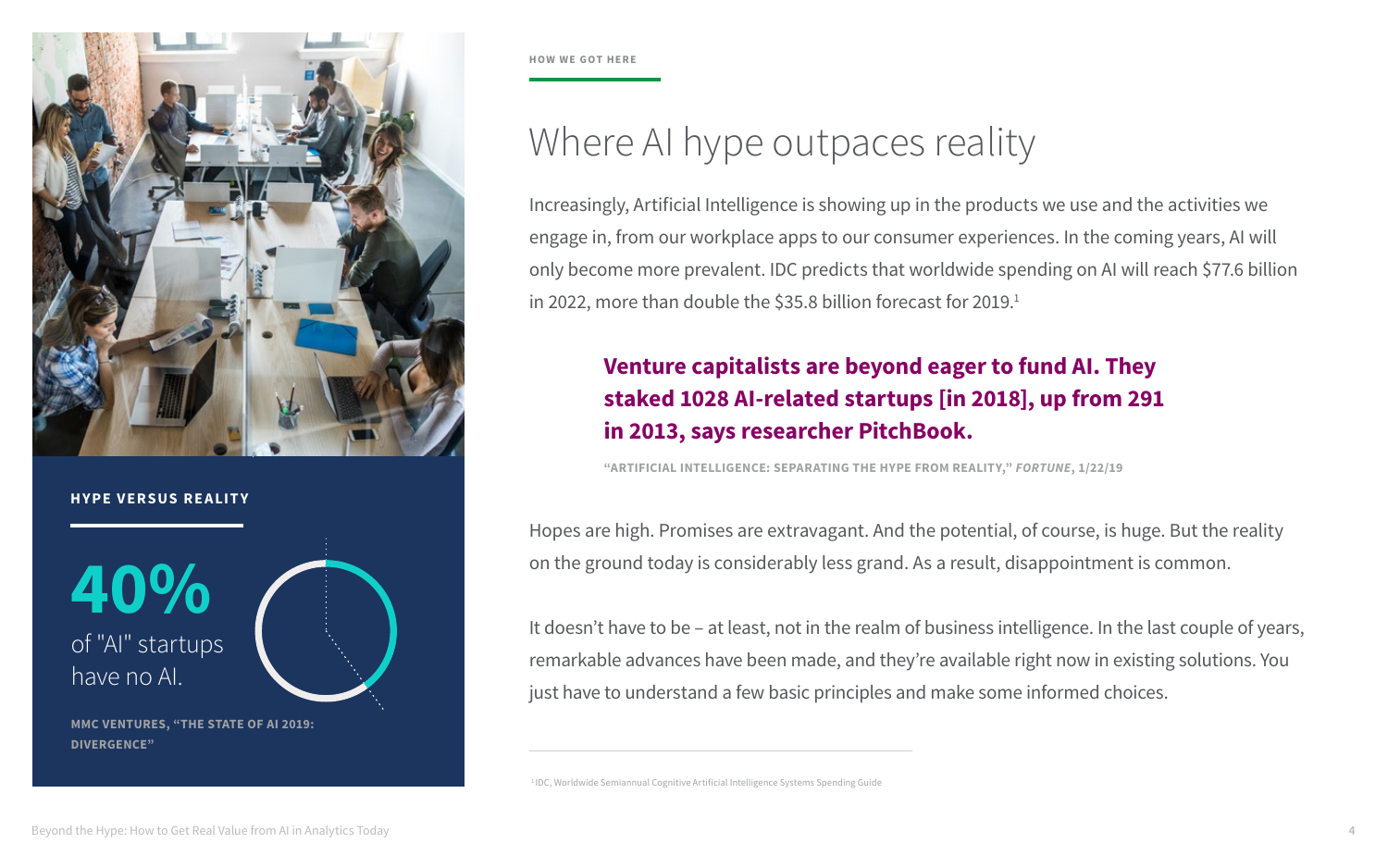# <span id="page-5-0"></span> The beauty of Augmented Intelligence

What's the key to successful AI in analytics – today? Augmented Intelligence – an approach that brings together the best of machine intelligence and human intuition to speed time-to-insight, surface new and unexpected discoveries, and drive data literacy for users in any role and at any skill level.

While there are niche applications for Artificial Intelligence that completely rely on machine automation, most complex business problems require human interaction and perspective. Augmented Intelligence creates a multiplier effect, where the human-machine collaboration outpaces anything either the human or the machine could do on its own.

**6 When it comes to BI, you need both man and machine. That's where you get the best decisions. Machines, especially when AI is injected into BI products, can help people generate the initial insights. But then humans, using their experience and intuition, can validate those insights and interrogate them."**

And that's not the only benefit. When people are involved in the analytical process, they tend to have confidence in the results – whereas any conclusion that comes fully formed from a black box will naturally raise doubts. Augmented Intelligence breeds trust, resulting in more buy-in and ultimately more adoption of analytics and the insights it provides.

**WAYNE ECKERSON, FOUNDER AND PRINCIPAL CONSULTANT, ECKERSON GROUP**

![](_page_5_Picture_8.jpeg)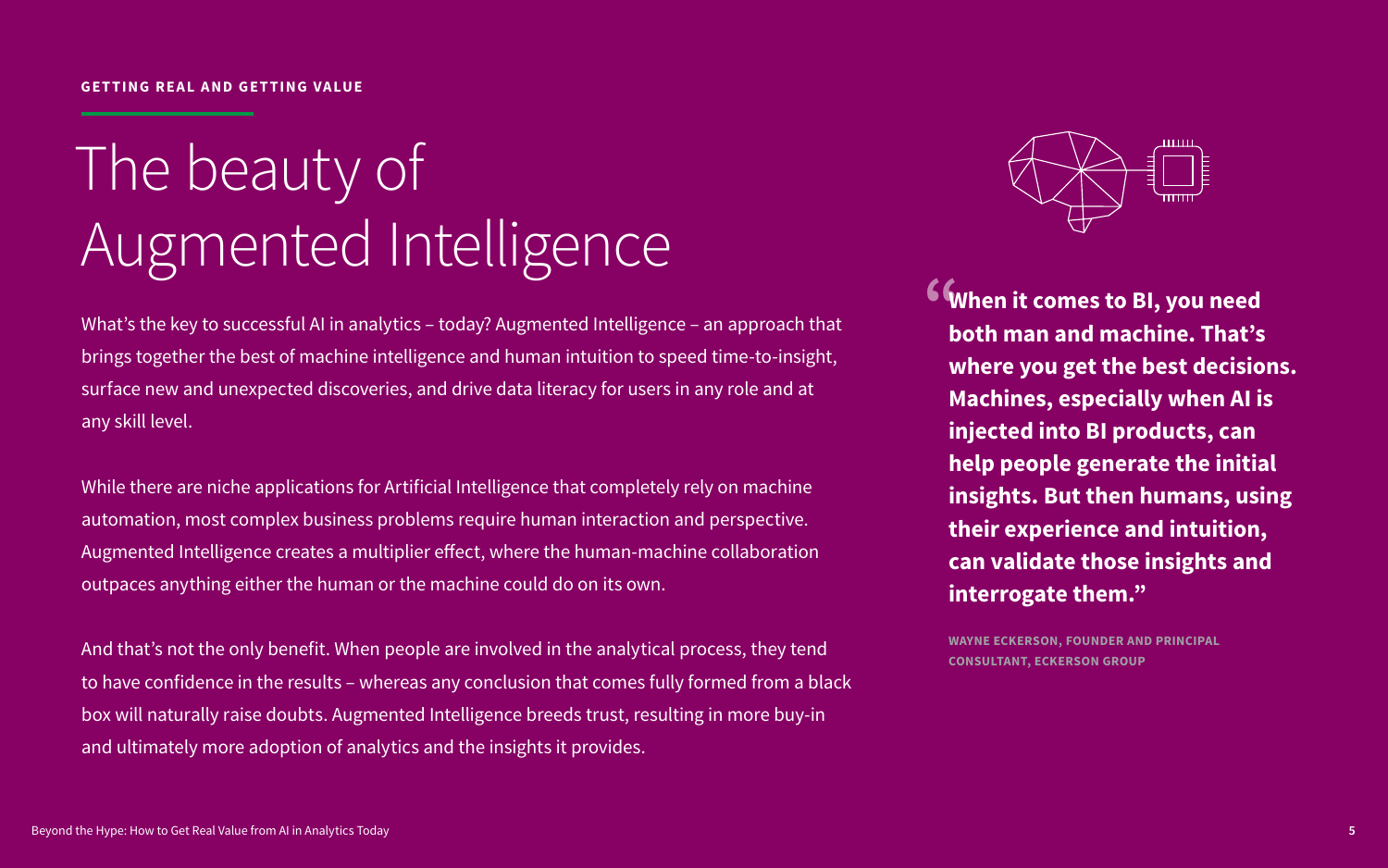# **What does Augmented Intelligence look like? Existing capabilities include:**

![](_page_6_Figure_2.jpeg)

# **AUTOMATING TASKS**

AI can speed time-to-insight by automating a wide variety of tasks for the user, including combining data sets, preparing and transforming data, and creating visualizations. For example, when a user wants to analyze a set of data, algorithms can determine the relationships within it, profile the possible dimensions and measures, and suggest the right forms of visual representation and analysis.

![](_page_6_Picture_5.jpeg)

## **SUGGESTING INSIGHTS**

AI supports powerful new ways to interact with data, such as through conversation, voice, and augmented reality. The user can ask a question in natural language, and the system will understand the intent and analyze the data to generate the right responses. It will also express those insights visually for the user to explore further, powerfully boosting the innate human ability to visually detect patterns.

Today's machine intelligence can use a variety of algorithmic techniques to offer visual, descriptive, and predictive insights based on input from the user and relationships in the data. Examples include the auto-generation of charts, narratives explaining key findings, and prediction of future trends.

**OFFERING PERIPHERAL VISION**

When an analytics solution has the capacity to associate data based on a user's intent and selections, the insights suggested by machine intelligence are context-aware. As a result, users gain a type of peripheral vision; based on the questions they ask, the machine points them toward adjacent and hidden insights they'd never otherwise have seen.

# **SUPPORTING CONVERSATIONAL INTERACTION**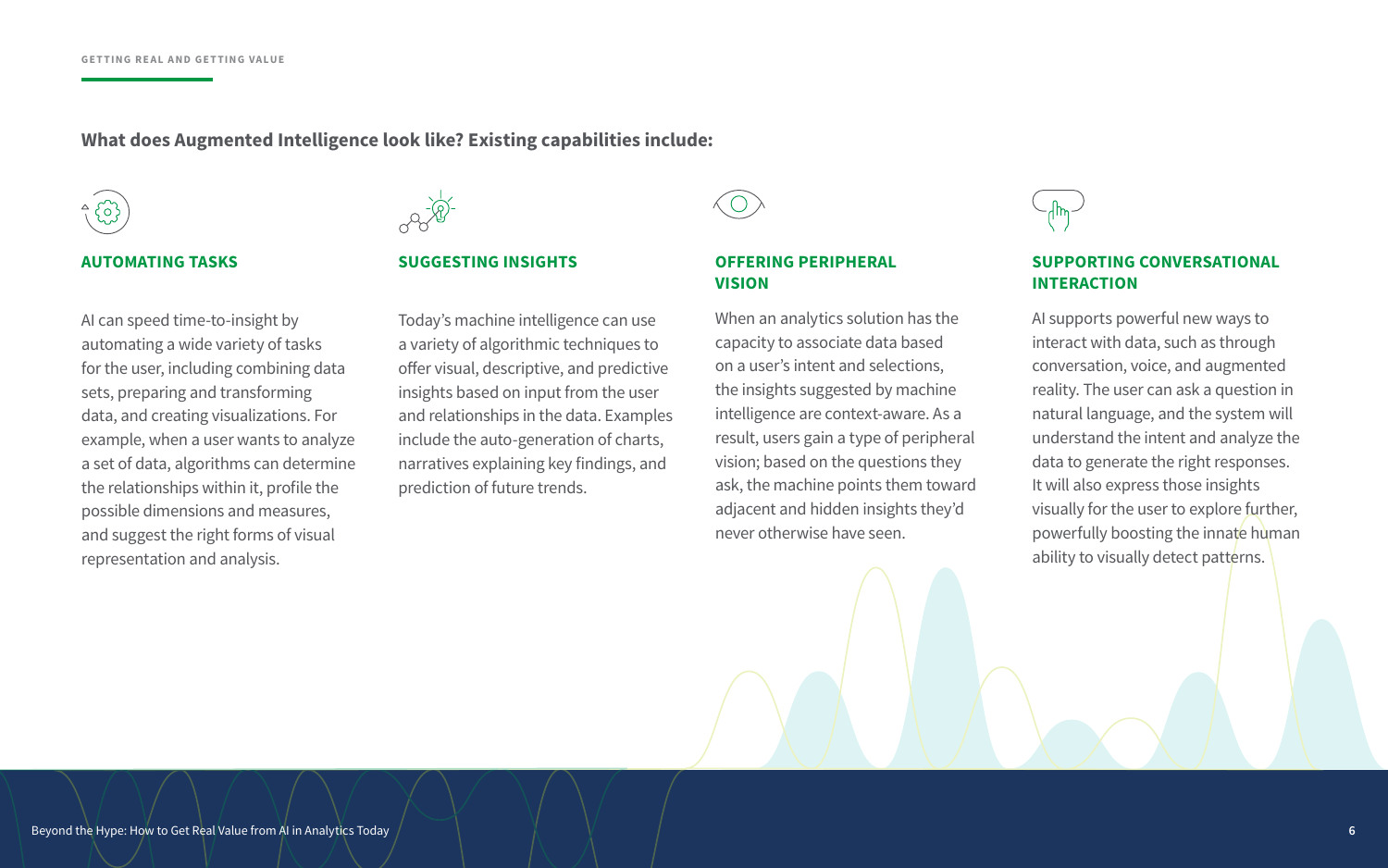# **1. ACQUIRE**

**When connecting to a data source, the system uses smart connectivity and data-cataloging to automatically profile the data – and then leverages the metadata in the workflow for augmented data suggestions:**

- **Smart connectivity**
- **Data catalogs and reuse**
- **Data augmentation suggestions**

**5**

![](_page_7_Picture_29.jpeg)

# **2. PREPARE**

**Assisted by smart data profiling and automation, business users can combine, transform, and load data from multiple sources – enabling them to bring raw data to an analytics-ready state without relying on IT.** 

- **Assistance linking sources together**
- **Smart data profiling**
- **Automated data transformation**

# **3. VISUALIZE**

**AI assists users in creating visualizations by suggesting the best chart types and accelerating the process – so they don't have to write complex SQL queries or become data experts.**

- **Chart generation and suggestions**
- **Integration with 3rd party ML platforms**
- **Custom visualization extensions**

# **4. EXPLORE**

**As users explore their data, the machine looks at their search criteria, together with the overall data set, and generates a variety of insights to explore further – including visual, associative, and narrative.** 

- **Non-linear exploration and search**
- **Algorithmic and predictive insights**
- **Conversational analytics**

# **5. SHARE**

**At this final stage of the workflow, users gain assistance in sharing their findings, collaborating with others, and embedding insights into business applications and workflows.** 

- **Insight management**
- **Embedded analytics and workflows**
- **Alerting and notification**

# <span id="page-7-0"></span>Augmenting the user across the analytics cycle

You don't have to wait to reap the benefits of AI-enabled analytics. Existing technologies can enhance human intuition across the entire analytics lifecycle: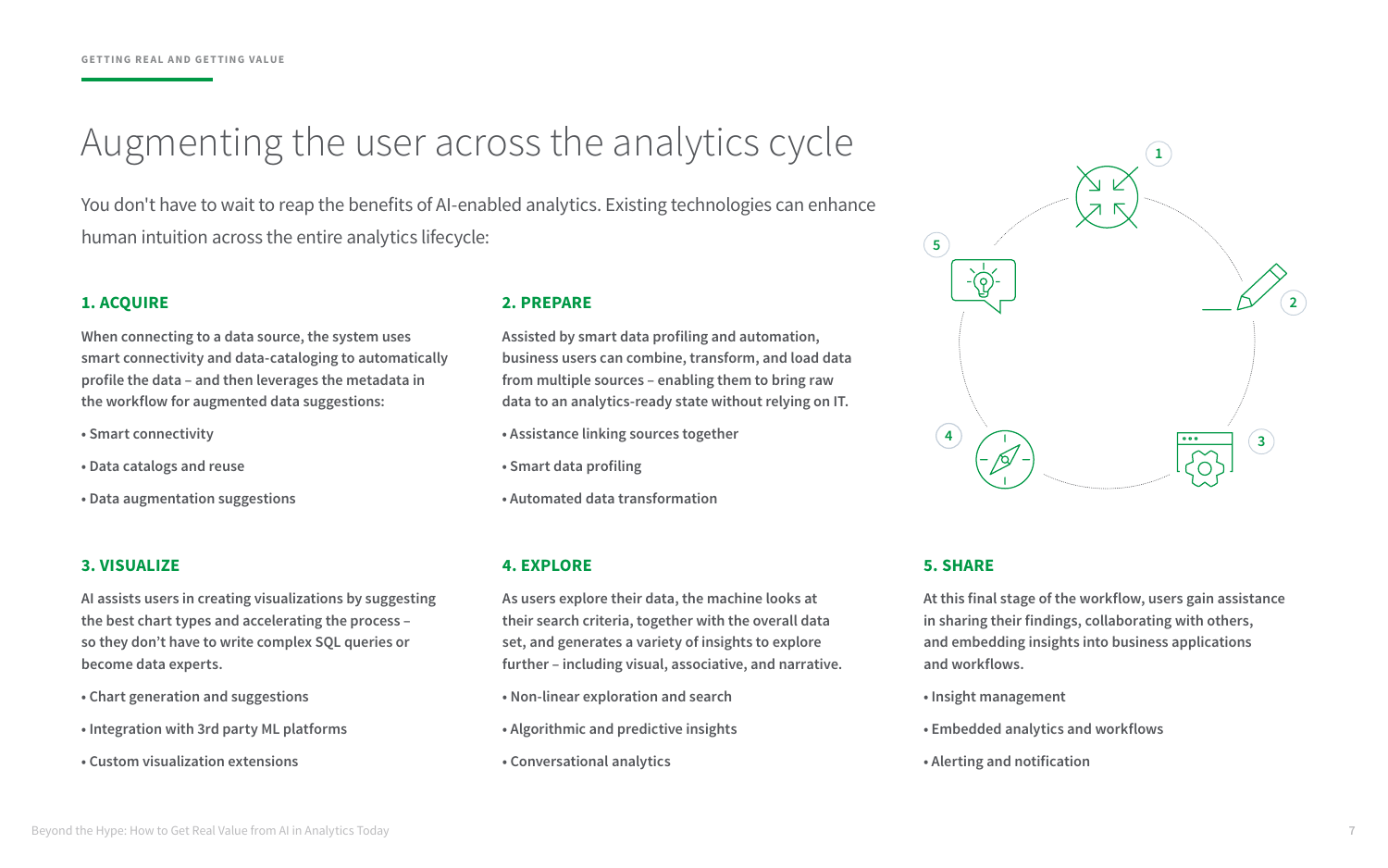3

# <span id="page-8-0"></span>Key considerations for AI in analytics

# $\frac{1}{1}$  and the solution have a nowerful scalable calculation engine? **Does the solution have a powerful, scalable calculation engine?**

How can you select an analytics platform built to maximize the value of AI – today? When you're evaluating solutions, consider the following:

# $2 \overline{5}$  is the solution built on an onen-extensible platform? **Is the solution built on an open, extensible platform?**

If the platform simply layers AI capabilities on top of a relational database, you'll run into limitations. Instead, look for a solution that gives users the power to search and explore all the data in any direction, with no preaggregated data or pre-defined queries.

It's not enough to tack on a few AI capabilities. You'll want the freedom to build anything you need as your business, industry, and marketplace evolve. Choose a platform that can be extended to handle new use cases, and embed insights generated by AI within operational apps and business workflows.

# **Is the solution context-aware?**

The system should be able to understand user context and/or intent when accessing data and surfacing insights. If not, so-called "naturallanguage" interactions won't be natural – or relevant – at all.

# **Does the system use machine learning to improve over time?**

As users interact with data, the machine should learn from context and intent, improving the accuracy and relevance of suggestions over time. Ideally, the system should understand the user's role, skill set, and business context and provide appropriate interactions.

# **How explainable are the insights generated by the machine?**

If your only option is black-box AI, chances are good that users will become distrustful, compromising adoption and collaboration. Look for a system that provides visibility and explainability into how insights are generated and which data was used.

## Beyond the Hype: How to Get Real Value from AI in Analytics Today **8**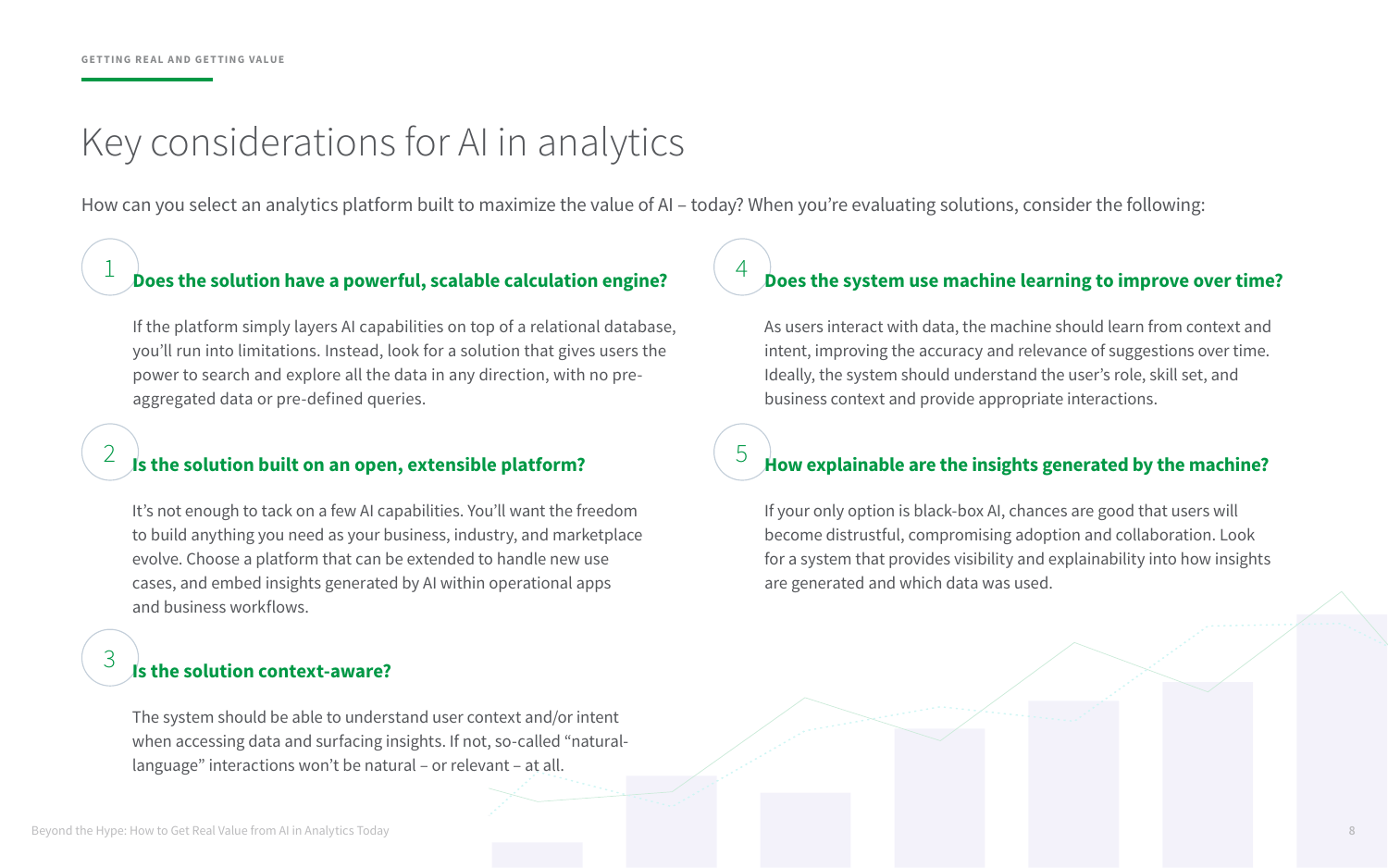# <span id="page-9-0"></span>Caution: Relational databases are limited

As you've seen, AI is already delivering real value in today's analytics platforms. But there's an important caveat: If your solution is based on relational database and query-based technologies, any assistance from AI will be throttled. That's because the architecture is fundamentally limited.

# **What's a relational database?**

Relational databases were designed in the 1980's, originally to drive transactional systems. And they still do that job well. But they were never intended to support the freeform, exploratory nature of modern analytics. With relational databases, developers have to make assumptions about which questions users will ask and "hard-wire" them into the system. When users are "inside" their data, they can navigate only within the slice of data pre-selected by the developer.

When these solutions try to leverage AI to generate insights, they hit limits – because they still don't have a complete picture of the data.

Beyond the Hype: How to Get Real Value from AI in Analytics Toda

![](_page_9_Picture_7.jpeg)

**LIMITED DATA? LIMITED LEARNING.**

Without **access to the complete enterprise data schema, starting with all known associations across the data values, and associative indexing**, machine learning capabilities are hobbled. It's like giving someone just a few chapters of a novel and asking them to determine the underlying themes.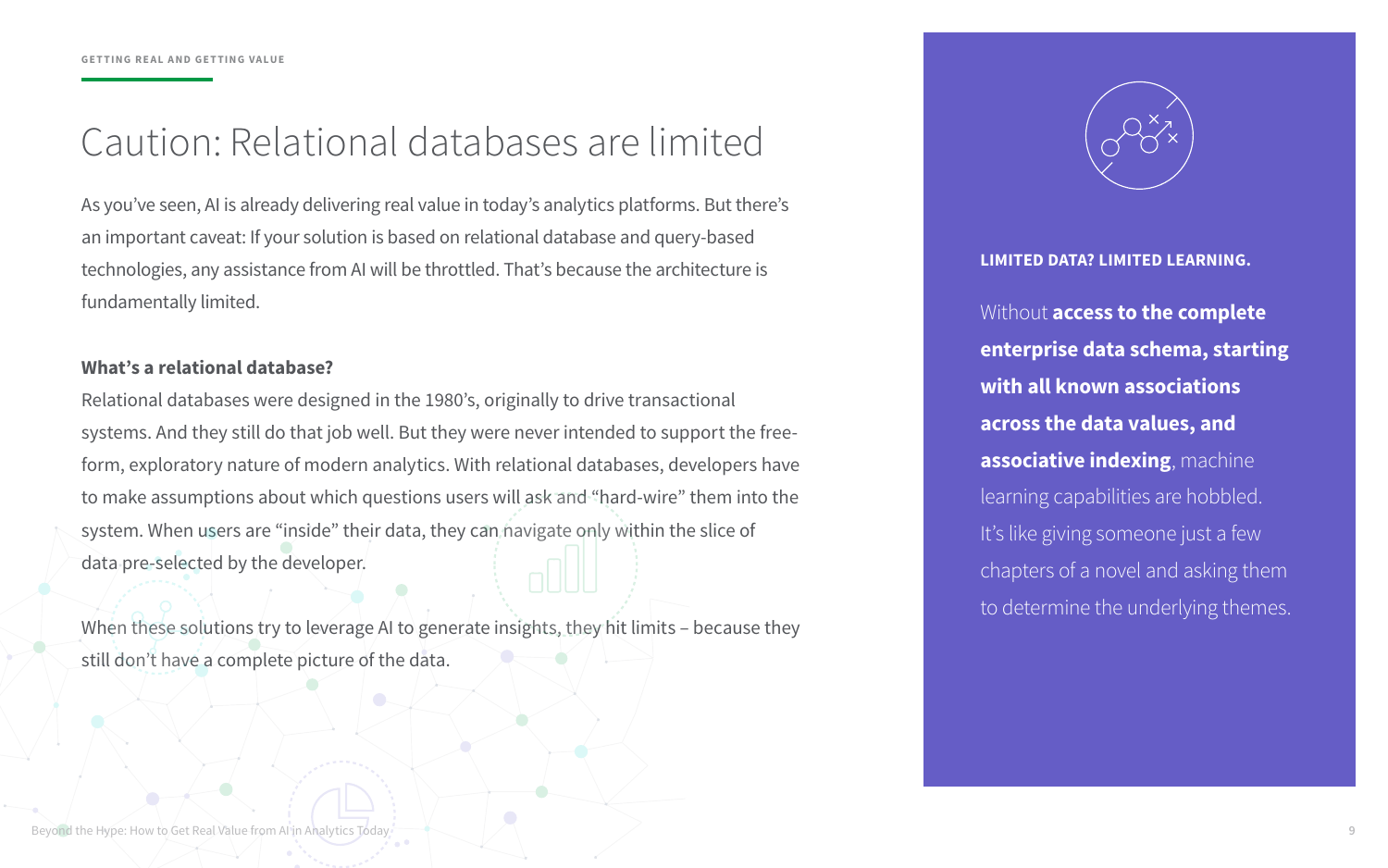**Learning from data.** Any successful AI system learns from data. To do that, the AI needs to be able to associate any data point with any other data point in the entire enterprise schema. But analytics solutions built on relational databases limit the AI to accessing narrow slices of data –

• **Mimicking human interactions.** In a relational database-based system, any natural-language interaction will be severely limited in the insights it can generate by the pre-selected relationships among the tables. The so-called "discussion" won't have any of the context that a user would

- and a machine can't learn from what it can't see.
- experience in a conversation with an actual human.
- of allowing them to pivot when a new thought arises.

• **Correcting human bias.** Humans frequently make mistakes in reasoning because we're holding onto existing preferences and beliefs, even in the face of contrary information. We look to data analytics to counter this weakness. But analytics solutions based on relational databases hinge on data relationships that human developers have selected before analysis begins. And they tend to confirm – not counter – cognitive bias, because they limit users to looking at a single line of questioning instead

**Where relational models throttle AI** The limitations of relational databases become amplified when analytics technologies start to leverage AI, particularly in these areas:

![](_page_10_Picture_0.jpeg)

## **GETTING REAL AND GETTING VALUE**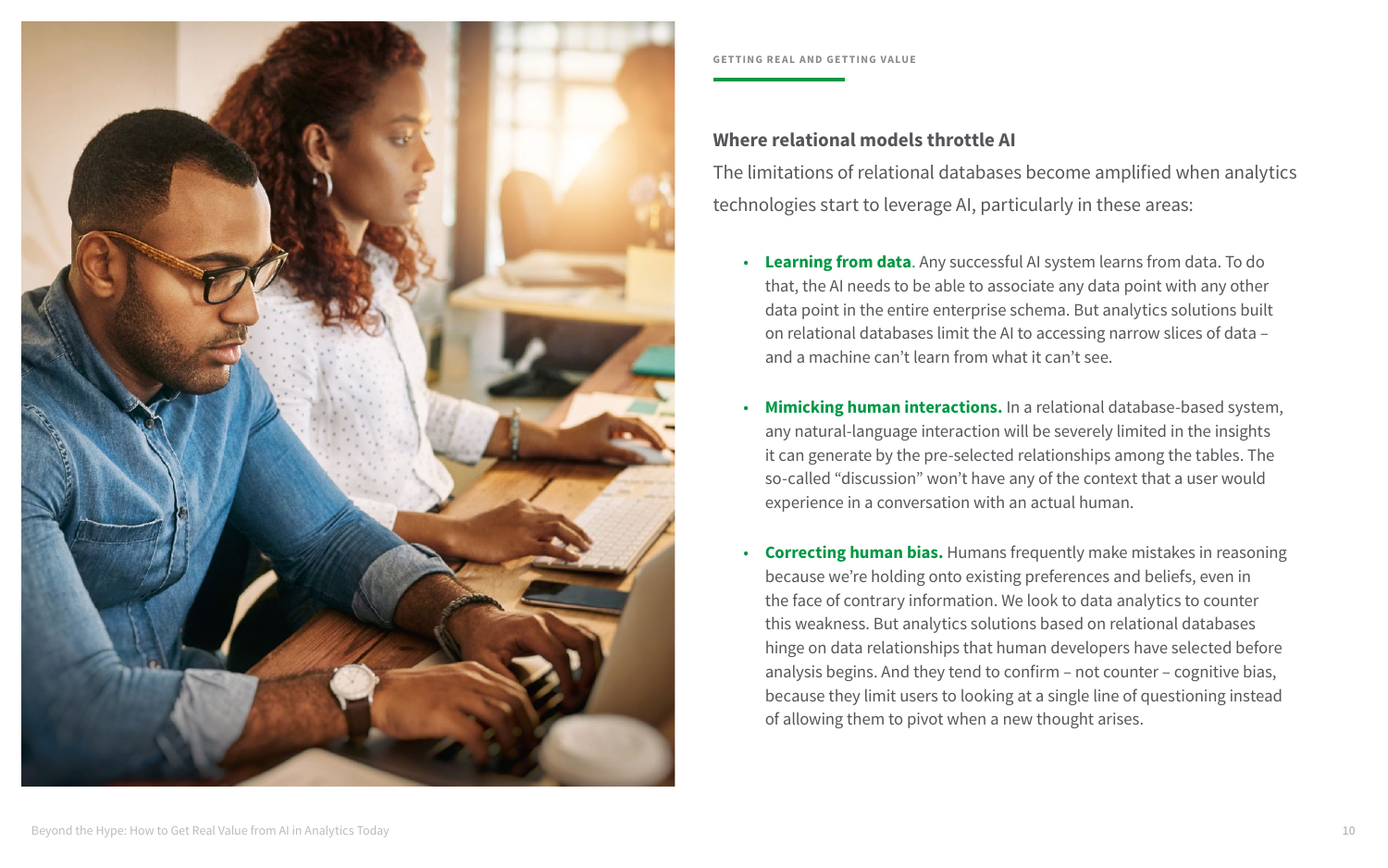# <span id="page-11-0"></span>Augmented Intelligence with Qlik®

Our goal at Qlik is to make people smarter using machine intelligence – without restricting them to predefined questions selected by developers or analytical frameworks dictated by machines.

To that end, we've taken Qlik Sense $^\circ$  to the next level with the introduction of the Qlik Cognitive Engine, which works in combination with our Associative Engine to offer context-aware suggestions and automation aligned with user behavior and intuition.

Because our Associative Engine is aware of selection state at each step in a user's exploratory process, and because it knows all the data that both associated with and unrelated to that context, our machine-driven analysis and insight suggestions are powerfully context-aware – and, accordingly, powerfully relevant.

![](_page_11_Figure_5.jpeg)

# **THE ASSOCIATIVE DIFFERENCE®**

Our unique Associative Engine brings together unlimited combinations of data — both big and small  $\cong$  without leaving any data behind. It offers users unprecedented freedom of exploration through interactive selection and search, instantly recalculating all analytics and revealing associations in the data. And by keeping all visualizations in context and retaining both associated and unrelated values in the analysis, the engine helps users discover hidden insights that query-based tools miss.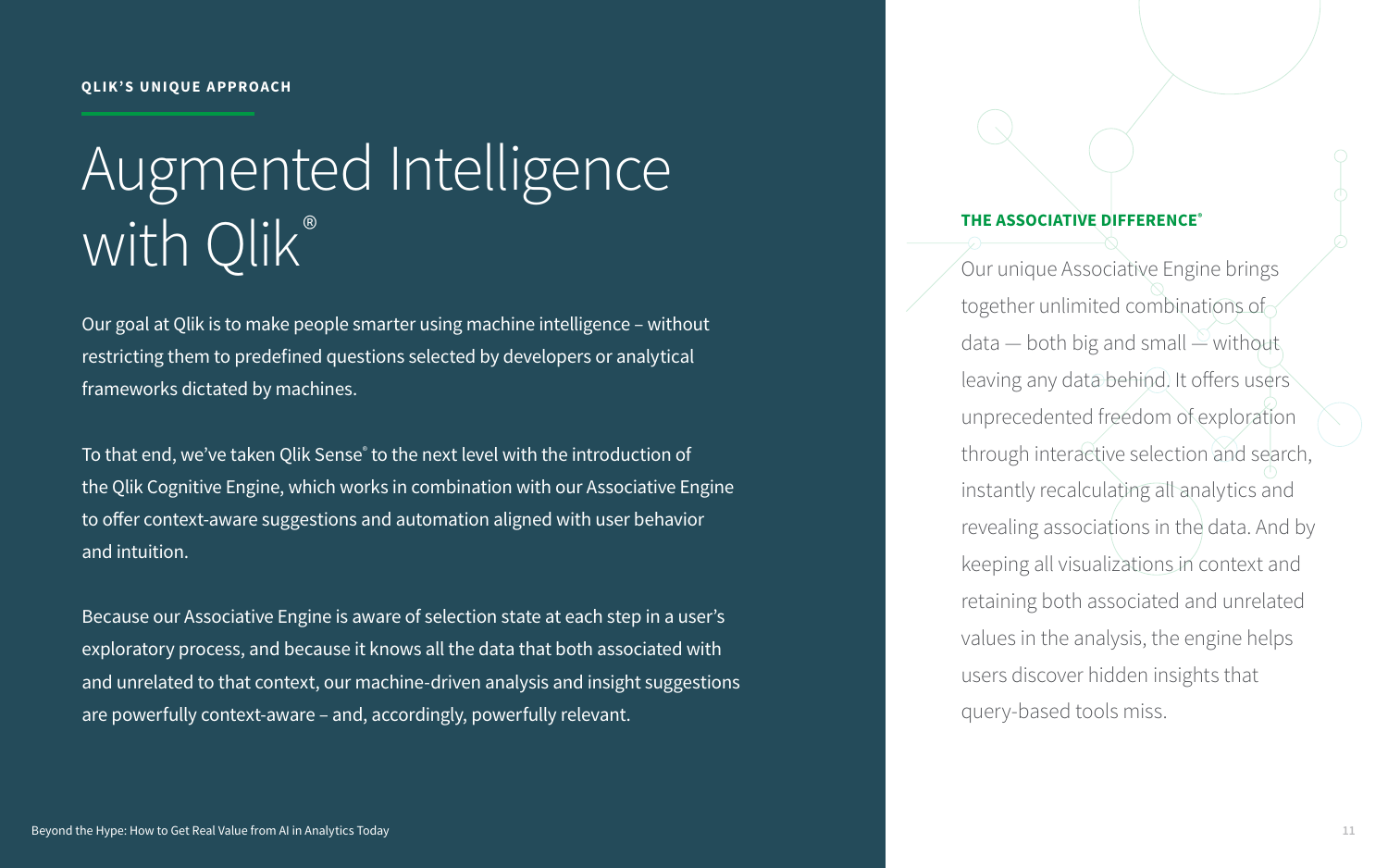By suggesting new ways to look at data based on user behavior, algorithmic techniques, and associations in the data, Qlik Sense gives users "peripheral vision" that guides them to hidden insights and helps them see the previously unseen.

This would not be possible without access to the complete set of enterprise data, the ability to index and understand all the associations within it, and a vehicle for users to explore and interact through visual or conversational interfaces.

Our Cognitive Engine drives a range of AI capabilities, including visual and associative insight suggestions, natural language interaction, recommendations for combining data sources, smart data preparation, and assistance with chart creation.

![](_page_12_Picture_1.jpeg)

![](_page_12_Figure_2.jpeg)

![](_page_12_Figure_4.jpeg)

Associative Indexing **Augmented Intelligence** 

# $A^2$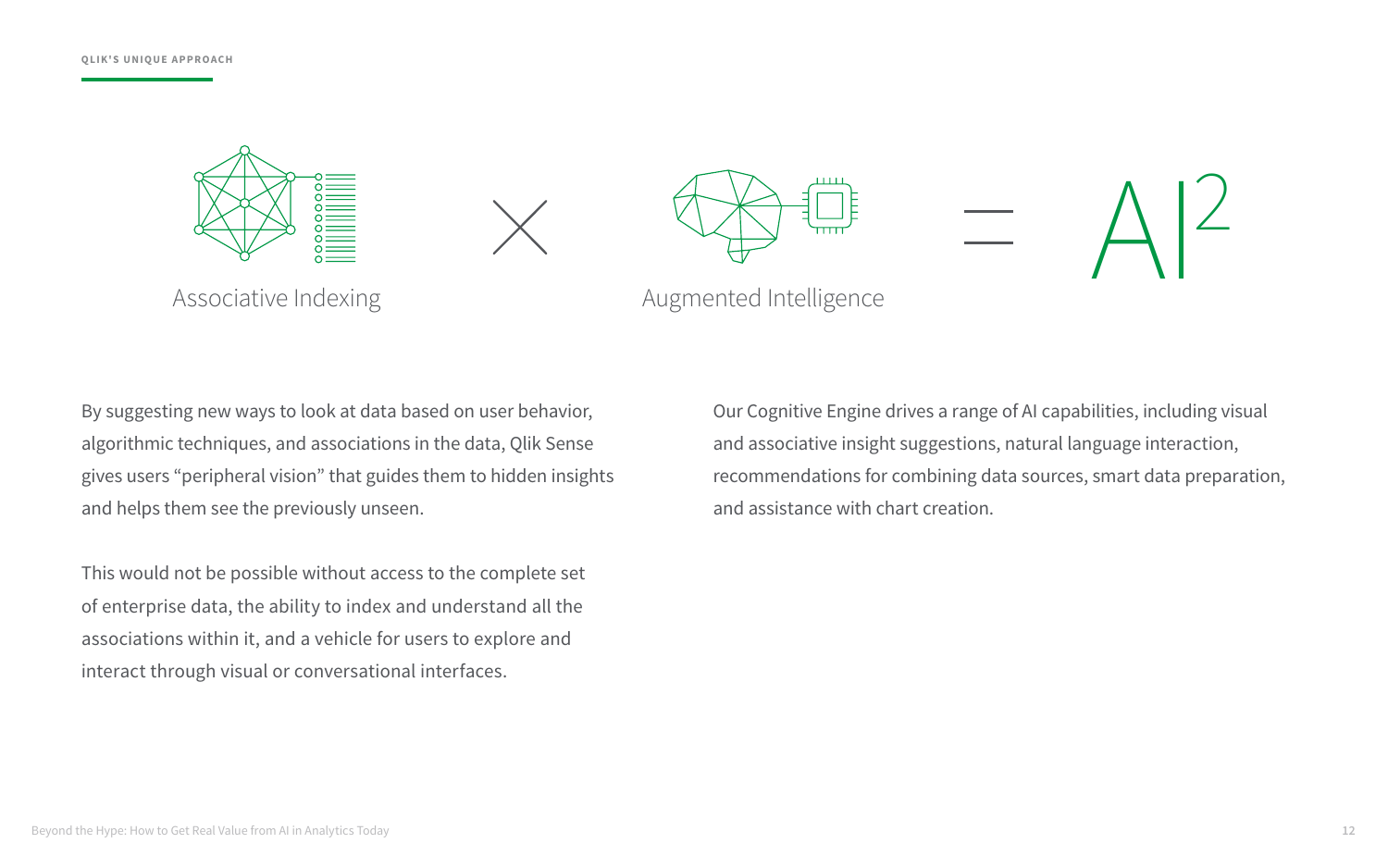# <span id="page-13-0"></span>Where to go next with Augmented Intelligence

Instead of being frustrated by overinflated hype or waiting until your organization reaches "analytics maturity" to t advantage of AI, you can leverage machine intelligence capabilities today - to help users discover hidden insights automate analytics creation, and offer conversational interactions - all of which will greatly boost adoption and d literacy throughout your organization.

At Qlik, we plan to continue building a range of new AI capabilities into Qlik Sense®, all driven by our Cognitive Engine. And our open APIs enable developers to build their own smart capabilities and embed analytics in operational applications on top of our engine. Our partner ecosystem has already created a variety of smart analytics in area like natural-language generation, advanced and predictive modeling, and immersive analytics.

With the Qlik Associative and Cognitive Engines working together on an open, multi-cloud platform with limitless possibilities, Qlik Sense® is positioned to deliver the best of AI and 3rd-generation analytics now and into the future.

**Interested in a complete checklist of considerations for AI? You'll find one on the following pages.**

| ake     |  |  |
|---------|--|--|
| faster, |  |  |
| data    |  |  |
|         |  |  |
|         |  |  |
| ngine.  |  |  |
|         |  |  |
| as      |  |  |
|         |  |  |
|         |  |  |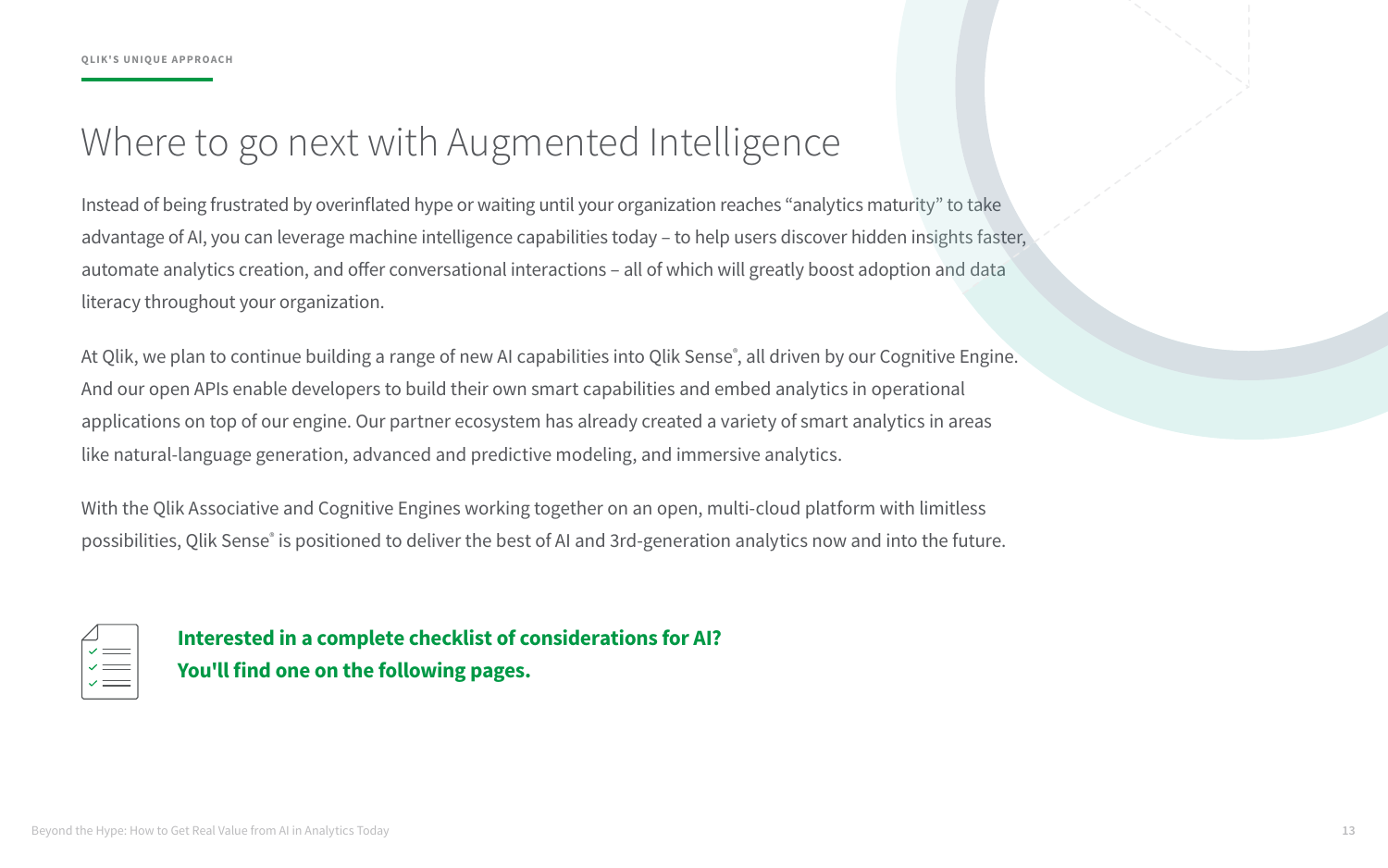# What to consider when you're evaluating AI in analytics

Use this checklist to make sure you get the most possible value from AI:

![](_page_14_Figure_3.jpeg)

<span id="page-14-0"></span>![](_page_14_Picture_5.jpeg)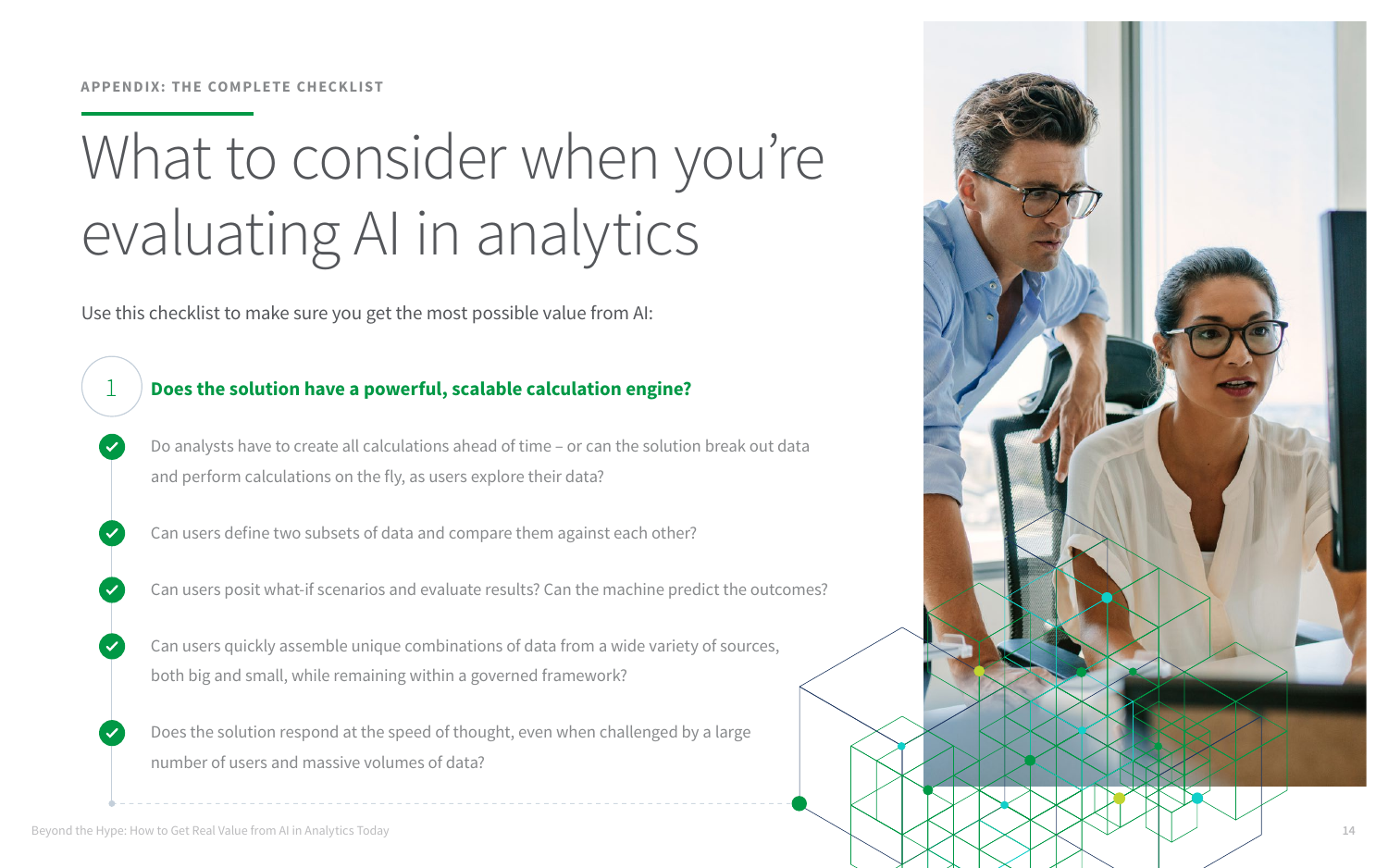2

One example of an emerging AI capability: a drone that can fly over an environment, recognize an emergency, and pull live data to help humans make on-the-spot decisions. For example, in a highway collision, a drone could recognize that one of the damaged vehicles has a gas leak – and provide that information (as well as current traffic patterns and most-efficientroute data) to first responders.

# **Is the solution built on an open, extensible platform?**

- Does the solution offer a full set of open APIs and platform capabilities, allowing developers to build new capabilities and extensions?
- Does the solution give you the ability to embed analytics in your applications, allowing users to immediately take action based on insight?
- Does the solution have an active partner ecosystem with existing extensions for AI-powered capabilities?
- Can you easily integrate analytics within existing workflows and systems?
- Can you easily integrate and maximize the value of specialized data science tools to build models?
- Does the solution enable your developers to build new types of analysis for new use cases, including Augmented Reality, voice integration, and computer vision?

![](_page_15_Picture_9.jpeg)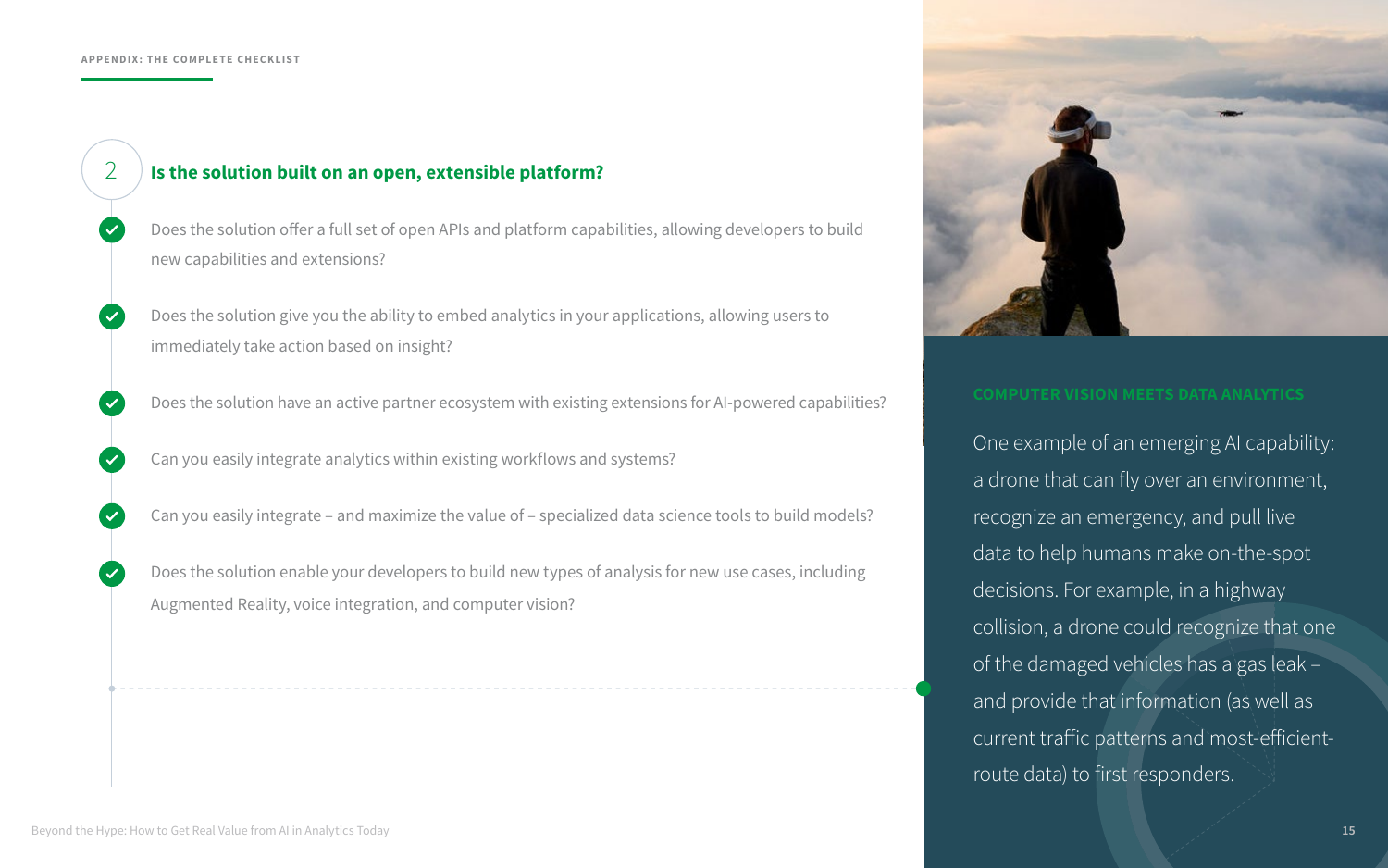4

# 3 **Is the solution context-aware?**

- Does the system have the capacity to understand the user context and/or intent when accessing and associating data?
- Can the system maintain a global context across all analytics and interaction paradigms?

# **Does the system use machine learning to improve over time?**

- As users interact with the data, does the machine learn from the context and intent, improving the accuracy and relevance of suggestions over time?
- Can the machine use algorithms to identify influencers, outliers, trends, and correlations?
- Can the machine learn from a number of different sources, including user interaction and feedback, data, and other analytics artifacts?

![](_page_16_Picture_0.jpeg)

## **APPENDIX: THE COMPLETE CHECKLIST**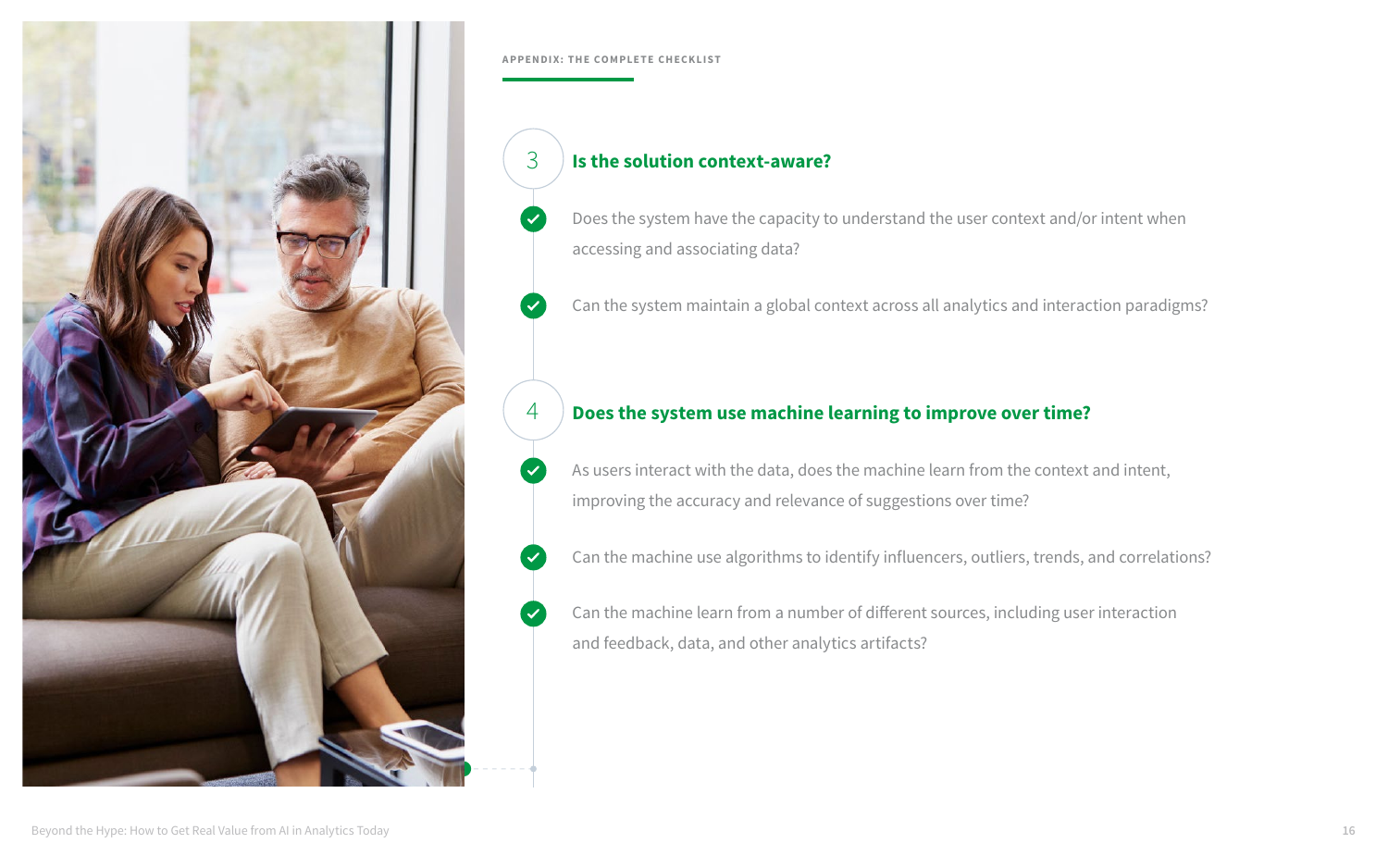# **NO NEW ALGORITHMS**

Today's AI doesn't involve the invention of new algorithms; nearly all algorithms are widely and openly known. Instead, the convergence of several new technologies (cloudcomputing power chief among them) has made something else possible: the combination of algorithms. And that combination much more closely approximates what the human brain can do. For example, in the past, trend analysis alone was a big lift, whereas today, computers can run a trend analysis and a correlation analysis at the same time.

![](_page_17_Figure_3.jpeg)

## **APPENDIX: THE COMPLETE CHECKLIST**